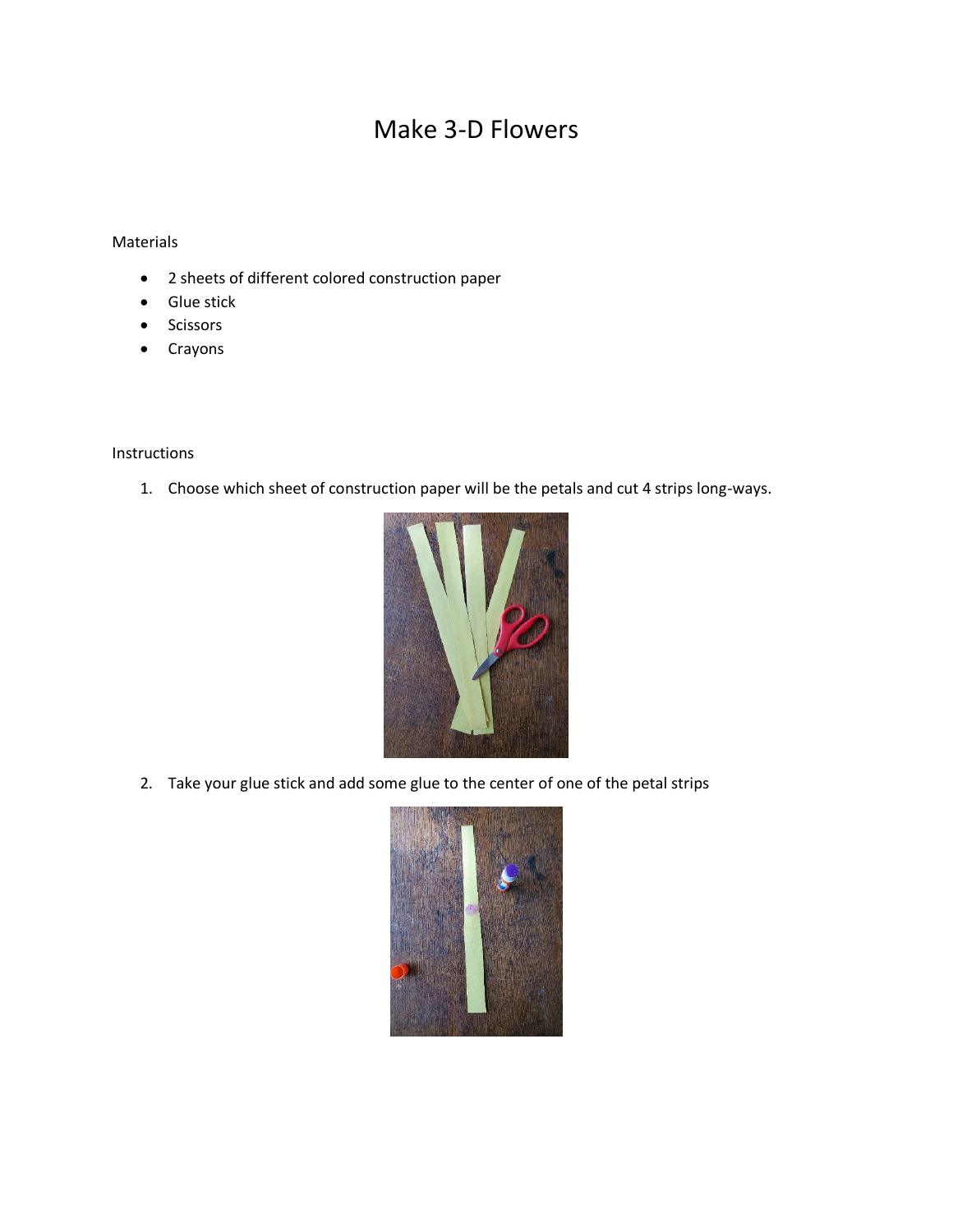3. Place another strip on top of the first strip to make a cross



4. Add more glue in the center of this strip and place another strip on top of it, this time going diagonal.



- 5. Repeat step 4 with the last strip so that you have a starburst made from your 4 strips
- 6. Take the two ends of the bottom strip and connect them, forming a loop, and add glue to keep them together

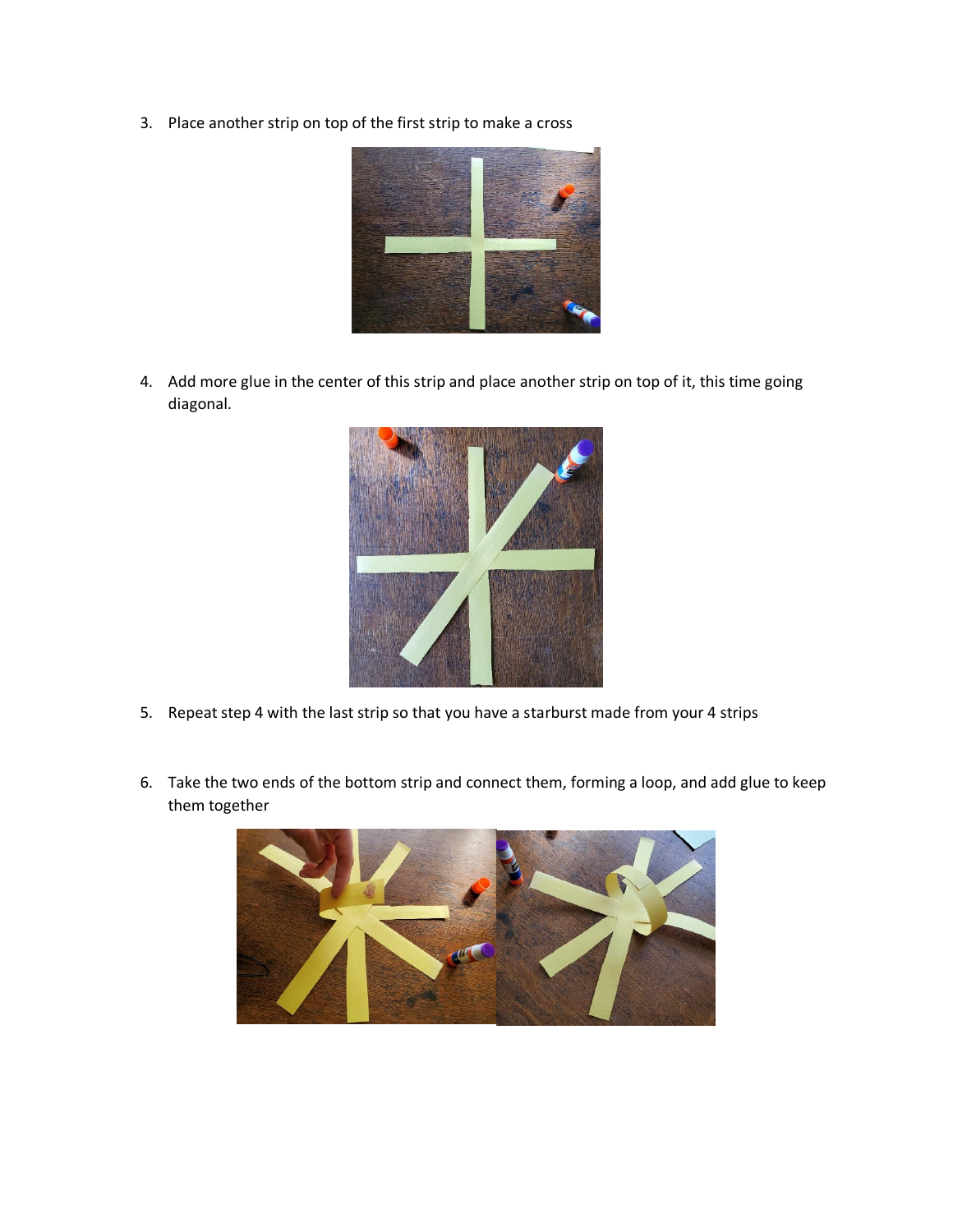7. Do the same for each petal strip, connecting the ends, one by one with glue, until you have formed a paper ball.



8. Take your glue stick and slide it through one of the openings in order to add glue to the inside, bottom of the ball.



9. Press down on the top of the ball and hold for 20 seconds or more.

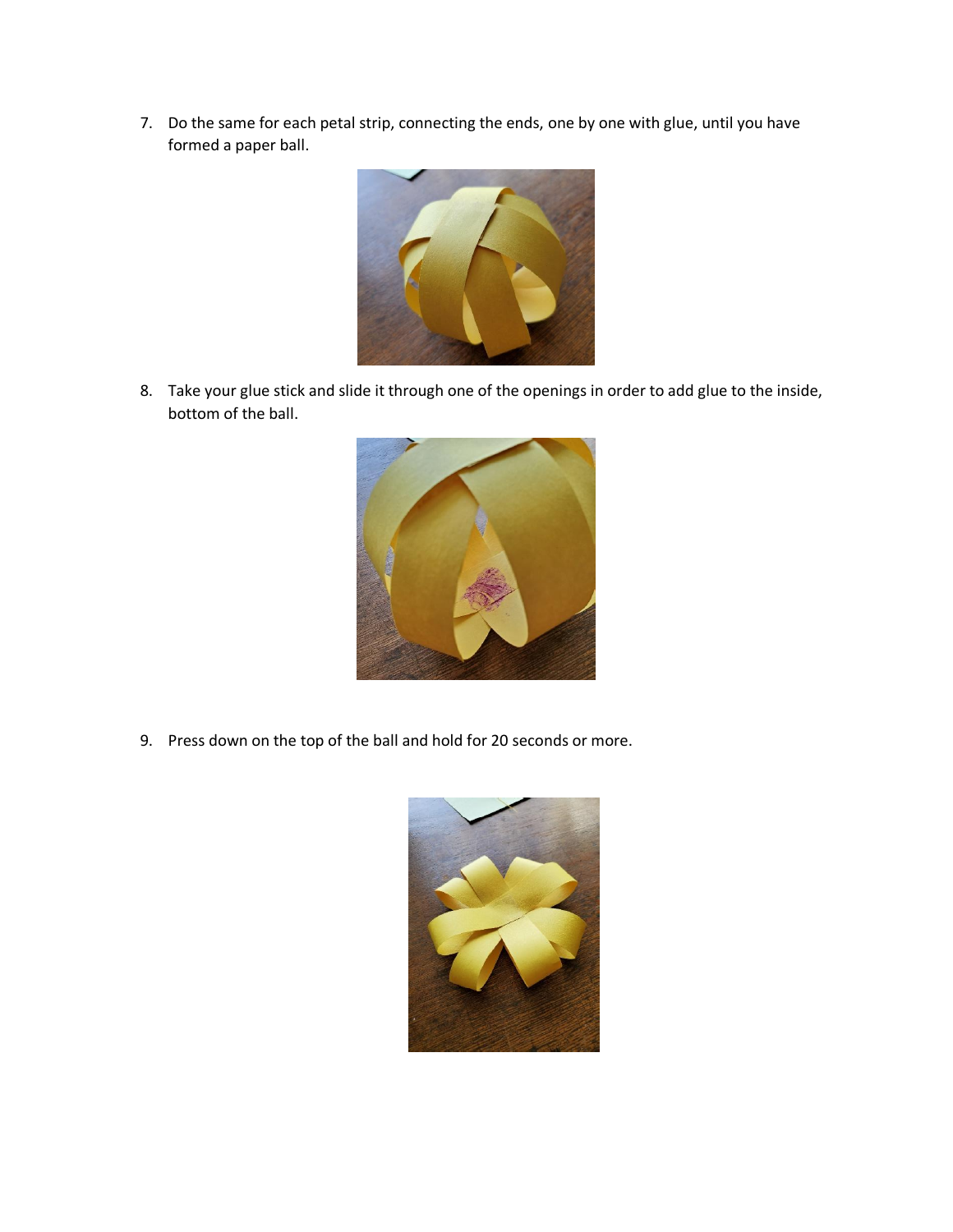10. Once the center is stuck down, color in a center for your flower.



11. The next part is the leaves. Cut two strips from the other color construction paper, again going long-ways.



12. Loop the strip around and glue the tips of the strip together.